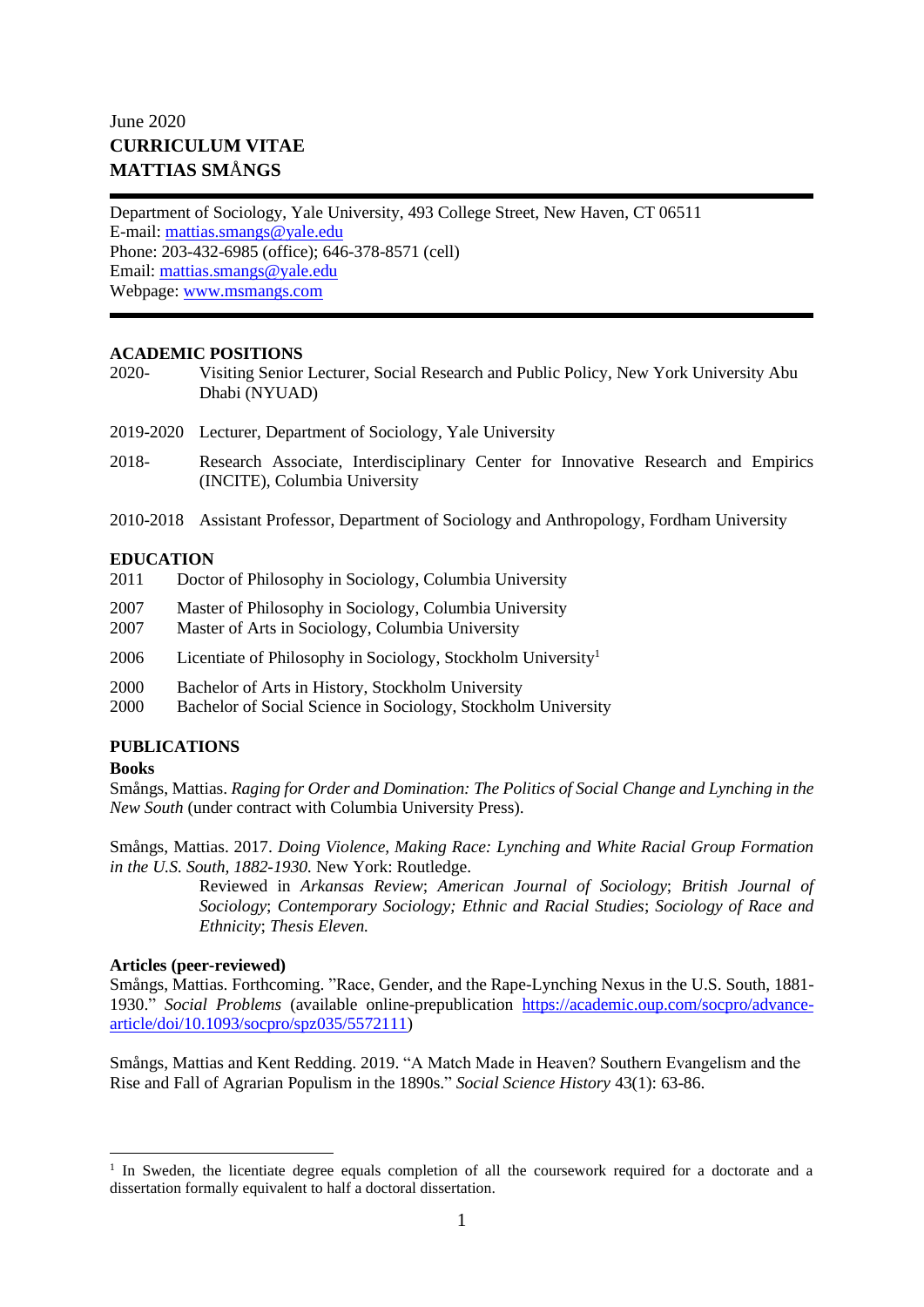Smångs, Mattias. 2017. "The Lynching of African Americans in the U.S. South: A Review of Sociological and Historical Perspectives." *Sociology Compass* 11(8): e12500.

Smångs, Mattias. 2016a. "Modernization and Lynching in the New South." *Sociological Science* 3: 825- 848.

Smångs, Mattias. 2016b. "Interracial Status Competition and Southern Lynching, 1882-1930." *Ethnic and Racial Studies* 39(10): 1849-1868.

Smångs, Mattias. 2016c. "Doing Violence, Making Race: Southern Lynching and White Racial Group Formation." *American Journal of Sociology* 121(5): 1329-1374 (lead article).

Smångs, Mattias. 2010. "Delinquency, Social Skills, and the Structure of Peer Relations: Assessing Criminological Theories by Social Network Theory." *Social Forces* 89(2): 609-631.

Smångs, Mattias. 2008a. "Business Groups in the 20th-Century Swedish Political Economy: A Sociological Perspective." *American Journal of Economics and Sociology* 67(5): 889-913.

Smångs, Mattias. 2008b. "Ownership Networks and Interlocking Directorships in Swedish Big Business at the End of the Twentieth Century: An Exploratory Study." Nordiske Organisasjonsstudier ["Nordic Organization Studies"]. (Original Swedish title: "Ägar- och styrelsenätverk bland svenska storföretag vid 1900-talets slut: en explorative studie") 10(2): 74-96.

Smångs, Mattias. 2006. "The Nature of the Business Group: A Social Network Perspective." *Organization* 13(6): 889-909.

#### *Articles Under Review*

Smångs, Mattias. "The Legacy of Lynching and the Civil Rights Movement: The Case of the 1960 Sitins."

#### *Articles in Preparation*

Smångs, Mattias. "The Intersection of Economic and Demographic Conditions with the Legacy of the 1960s Southern Ku Klux Klan in the 2016 Presidential Election." In preparation for special issue of *ANNALS of the Academy of Political and Social Science* on "Legacies of Racial Violence: Clarifying and Addressing the Presence of the Past." Due date June 15, 2020.

#### **Other Publications (Book Reviews, Working Papers, etc.)**

| Review of Lynched: The Victims of Southern Mob Violence, by Amy Kate Bailey and<br>Stewart E. Tolnay, Social Forces 95(4): e15.                                                                                               |
|-------------------------------------------------------------------------------------------------------------------------------------------------------------------------------------------------------------------------------|
| Review of <i>Flows: A Network Approach to Social Inequality</i> , by Lorne Tepperman and<br>Sally Chiang, Contemporary Sociology 46(2): 225-226.                                                                              |
| Review of <i>Ethnic Boundary Making: Institutions, Power, and Networks</i> by Andreas<br>Wimmer, Acta Sociologica 58(1): 98-100.                                                                                              |
| Review of The Oxford Handbook of Analytical Sociology, Peter Hedström and Peter<br>Bearman (eds.), British Journal of Sociology 63(3): 578-580.                                                                               |
| Review of Trust and Distrust in Organizations. Dilemmas and Approaches, Roderick M.<br>Kramer and Karen S. Cook (eds.), Contemporary Sociology 35(1): 36-37.                                                                  |
| "Ownership Networks and Interlocking Directories in Sweden 1999: An Explorative<br>Study." Work-Organization-Economy Working Paper Series, Working Paper No. 75,<br>Stockholm: Department of Sociology, Stockholm University. |
|                                                                                                                                                                                                                               |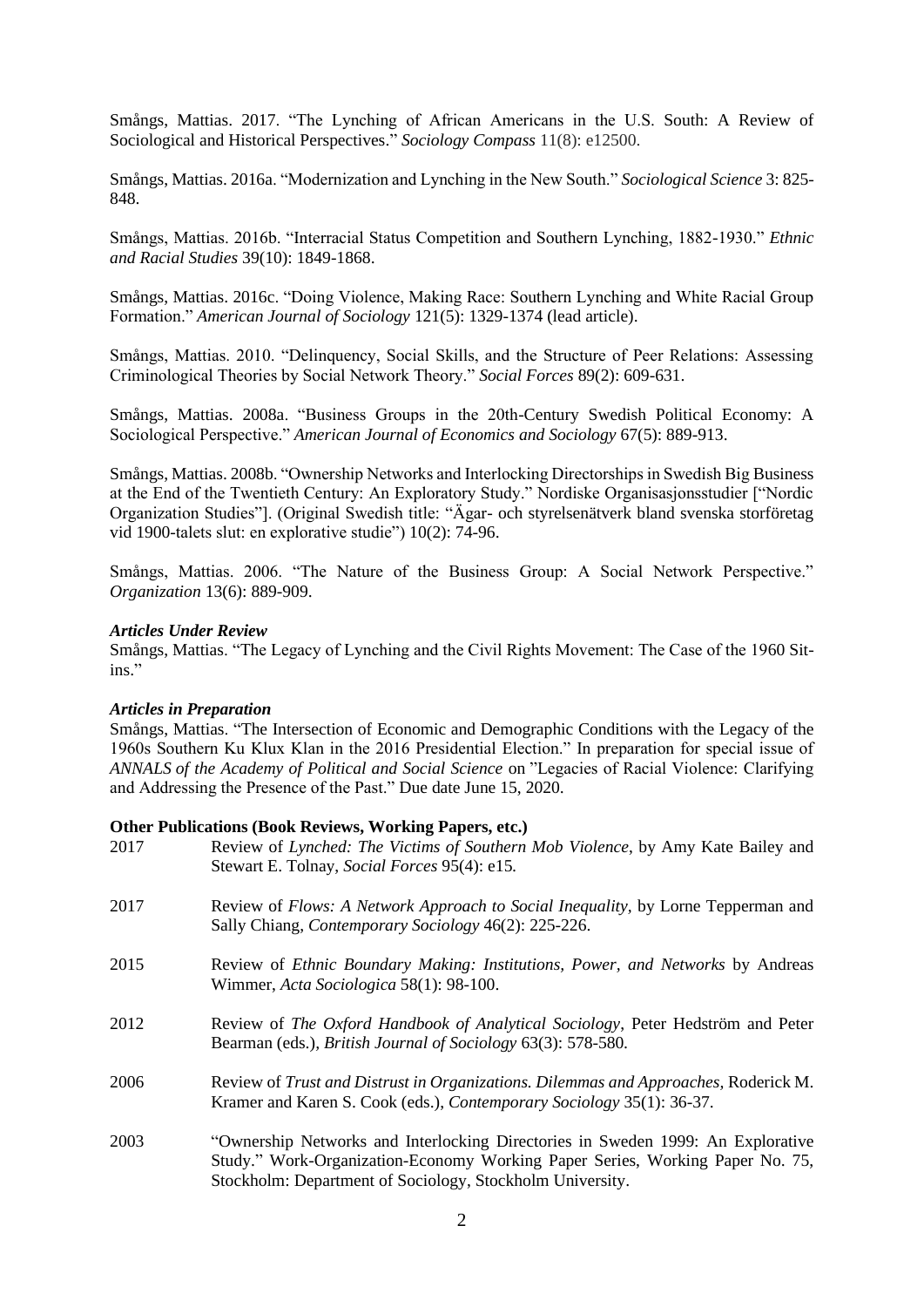- 2002 Review of *The Rise of Neoliberalism and Institutional Analysis*, John L. Campbell and Ove K. Pedersen (eds.), 2002, *Social Forces* 80(4): 1403-1404.
- 2002 Review of *Changing Organizations. Business Networks in the New Political Economy*  by David Knoke, *Acta Sociologica* 45(1): 69-71.
- 2001 Review of *In Praise of Bureaucracy. Weber, Organization, Ethics* by Paul du Gay, *Sociologisk Forskning* ["Sociological Research," the official journal of The Swedish Sociological Association] 38(2): 102-108 (in Swedish).

### **CONFERENCE PARTICIPATION AND INVITED TALKS**

- 2018 "Assessing Social Ability and Social Disability Models of Peer Relations and Influence in Criminological Theory." Department of Sociology, Emory University.
- 2016 Member of authors-meet-critics panel on *Lynched: The Victims of Southern Mob Violence* by Amy Kate Bailey and Stewart E. Tolnay, Annual Meeting of the Social Science History Association, Chicago.
- 2016 "Modernization and Lynching in the New South." Annual Meeting of the Social Science History Association, Chicago.
- 2016 "Modernization and Lynching in the New South." American Sociological Association's Annual Meeting, Seattle.
- 2015 "Modernization and Lynching in the New South." Eastern Sociological Society Annual Meeting, New York City.
- 2014 "Doing Violence, Making Race: Lynching and Racial Group Formation in the Post-Reconstruction South," Center for Comparative Research, Yale University.
- 2013 "The Mob Mentality of Lynchings: Mob Size and the Atrocity of Violence." American Society of Criminology-Annual Meeting, Atlanta (with Andrew Ritchey and Barry Ruback).
- 2012 "The Spread of Mob Violence: An Historical Analysis of Lynchings in Georgia." American Society of Criminology-Annual Meeting, Chicago (with Andrew Ritchey and Barry Ruback).
- 2012 "Historical Social Science and the Problem of Semi-rare Events: The Case of Southern Lynching, 1890-1915," Quantitative Methods in the Social Sciences seminar, Columbia University.
- 2012 "Whiteness from Violence: Lynching and White Identity in the U.S. South, 1890-1915," Fifth-Annual Conference of the International Network of Analytical Sociologists, New York City.
- 2012 "Whiteness from Violence: Lynching and the Formation of White Identity in the U.S. South, 1890-1915," Eastern Sociological Society Annual Meeting, New York City.
- 2011 "Whiteness from Violence: Lynching and White Identity in the U.S. South, 1882-1915," American Sociological Association's Annual Meeting, Las Vegas.
- 2011 "Whiteness from Violence: Lynching and White Identity in the U.S. South, 1882-1915," Zuckerman Conference at the Mellon Biannual, Columbia University.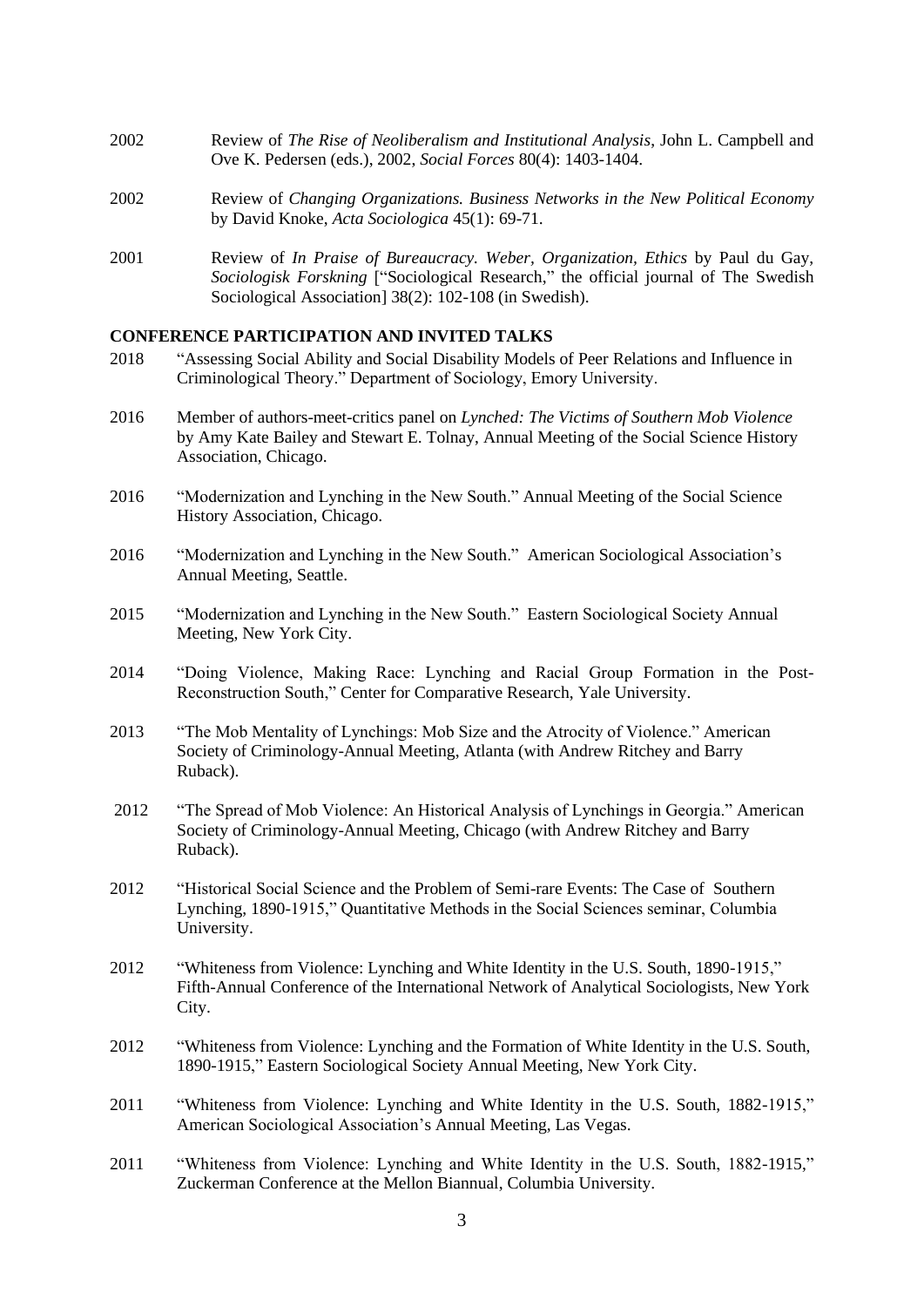- 2010 "Whiteness from Violence: Lynching and the Formation of White Identity in the U.S. South, 1890-1915," Department of Sociology & Anthropology, Fordham University.
- 2010 "The Social Organization and Mobilization of Racial Violence: The Case of Black Lynching in the U.S. South, 1890-1915," School of Social Sciences, University of Mannheim.
- 2008 "Delinquency, Social Skills, and the Structure of Peer Relations Linking Criminological Theory with Social Network Theory," American Sociological Association's Annual Meeting, Boston.
- 2006 "Linking Criminological Theory to Social Network Theory," Stockholm Criminology Symposium.
- 2004 "Differential Associations, Control Theory and the Strength of Weak Ties. Assessing Criminological Theories by Means of Social Network Theory," SUNBELT XXIV, Social Network Conference.
- 2003 "Networks in Swedish Big Business at the End of the 20th Century," The Aage Sørensen Memorial Conference, Stockholm.
- 2003 "Sweden Incorporated? Corporate Networks in Sweden at the end of the 20<sup>th</sup> Century," SUNBELT XXIII, Social Network Conference.
- 2002 "The Nature of the Business Group: An Outline of a Model of the Business Group as a Socio-Economic Institution," The Nordic Sociological Conference, Reykjavik, Iceland.

# **TEACHING EXPERIENCE**

## **Pedagogical Training**

University Pedagogy 1, Center for University Pedagogy, Stockholm University.

## **Instructor**

Basic Research Methods (Fordham University; undergraduate). Classical Social Theory (Columbia University; undergraduate). Criminology (Columbia University and Fordham University; undergraduate). Introduction to Social Network Analysis (Columbia University; 2-day graduate course). Introduction to Sociology (Fordham University; undergraduate). Quantitative Methods in Sociology (Yale University; undergraduate). Social Deviance (Fordham University; undergraduate). Social Science Statistics (Fordham University; undergraduate). Social Networks (co-taught with Peter Hedström. Stockholm University; graduate). Social Networks and Society (Yale University; undergraduate). Sociological Theory (Fordham University; undergraduate). Sociology of Crime and Deviance (Yale University; undergraduate). Topics in Contemporary Social Theory (Yale University; undergraduate).

# **FELLOWSHIPS, GRANTS AND SCHOLARSHIPS**

- 2013-2014 Faculty Research Fellowship, Fordham University
- 2013 Summer Faculty Research Grant, Fordham University (\$6500)
- 2009-10 Mellon Interdisciplinary Graduate Fellowship, Columbia University
- 2004-09 Paul F. Lazarfeld Fellowship, Department of Sociology, Columbia University
- 2002 STINT (The Swedish Foundation for International Cooperation in Research and Higher Education) scholarship for doctoral candidates (100,000 SEK, approximately \$15,000)